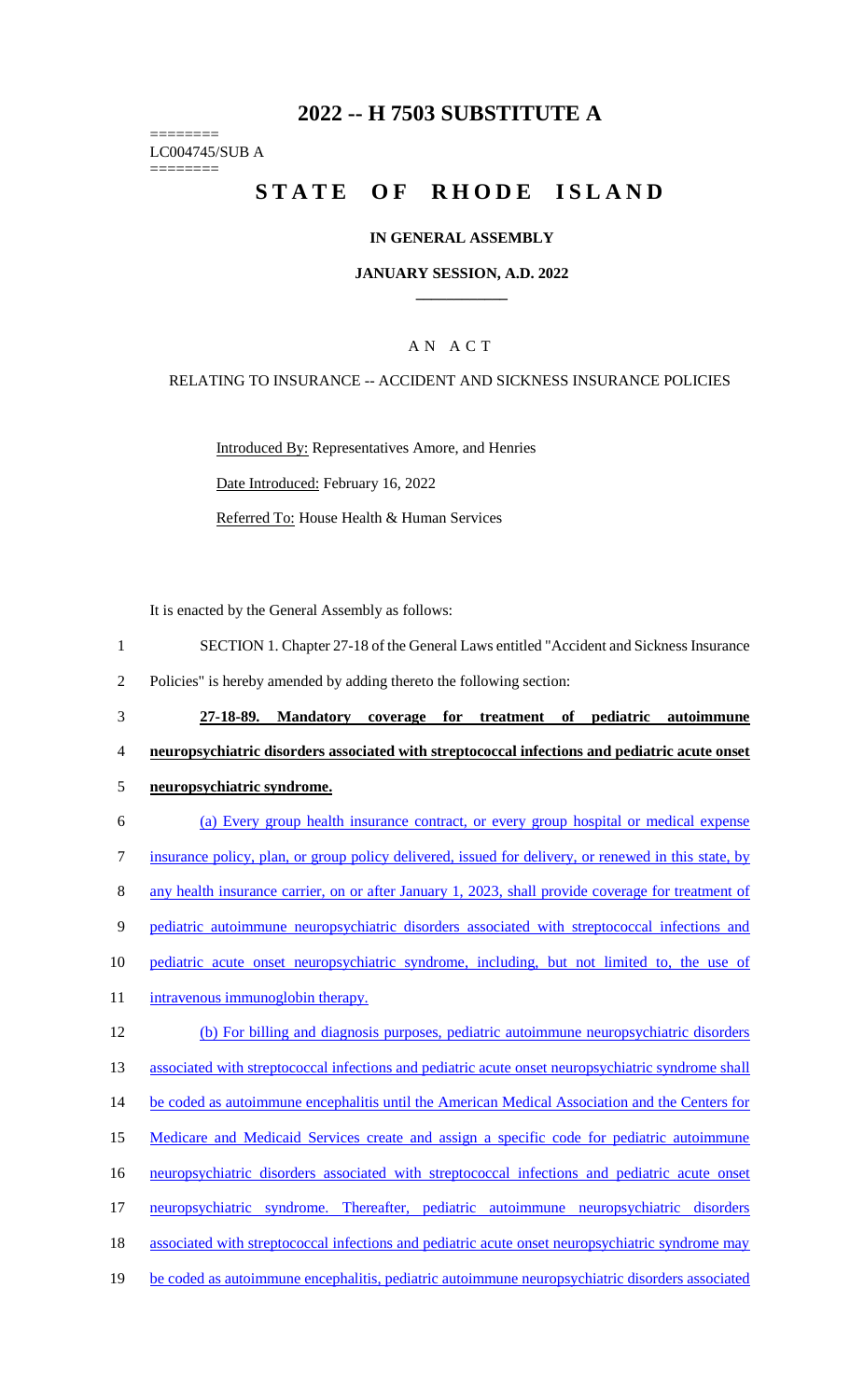1 with streptococcal infections, or pediatric acute onset neuropsychiatric syndrome.

 (c) The health care benefits outlined in this section apply only to services delivered within the state of Rhode Island; provided, that all health insurance carriers shall be required to provide coverage for those benefits mandated by this section outside of the state of Rhode Island where it 5 can be established through a pre-authorization process that the required services are not available in the state of Rhode Island from a provider in the health insurance carrier's network. SECTION 2. Chapter 27-19 of the General Laws entitled "Nonprofit Hospital Service Corporations" is hereby amended by adding thereto the following section: **27-19-81. Mandatory coverage for treatment of pediatric autoimmune neuropsychiatric disorders associated with streptococcal infections and pediatric acute onset neuropsychiatric syndrome.**  (a) Every group health insurance contract, or every group hospital or medical expense 13 insurance policy, plan, or group policy delivered, issued for delivery, or renewed in this state, by 14 any health insurance carrier, on or after January 1, 2023, shall provide coverage for treatment of pediatric autoimmune neuropsychiatric disorders associated with streptococcal infections and 16 pediatric acute onset neuropsychiatric syndrome, including, but not limited to, the use of 17 intravenous immunoglobin therapy. (b) For billing and diagnosis purposes, pediatric autoimmune neuropsychiatric disorders associated with streptococcal infections and pediatric acute onset neuropsychiatric syndrome shall 20 be coded as autoimmune encephalitis until the American Medical Association and the Centers for Medicare and Medicaid Services create and assign a specific code for pediatric autoimmune neuropsychiatric disorders associated with streptococcal infections and pediatric acute onset neuropsychiatric syndrome. Thereafter, pediatric autoimmune neuropsychiatric disorders 24 associated with streptococcal infections and pediatric acute onset neuropsychiatric syndrome may be coded as autoimmune encephalitis, pediatric autoimmune neuropsychiatric disorders associated 26 with streptococcal infections, or pediatric acute onset neuropsychiatric syndrome. (c) The health care benefits outlined in this section apply only to services delivered within 28 the state of Rhode Island; provided, that all health insurance carriers shall be required to provide 29 coverage for those benefits mandated by this section outside of the state of Rhode Island where it can be established through a pre-authorization process that the required services are not available 31 in the state of Rhode Island from a provider in the health insurance carrier's network. (d) Each health insurance carrier shall collect and provide to the office of the health insurance commissioner, in a form and frequency acceptable to the commissioner, information and 34 data reflecting the costs and the savings of adding the benefit coverage provided in this section. On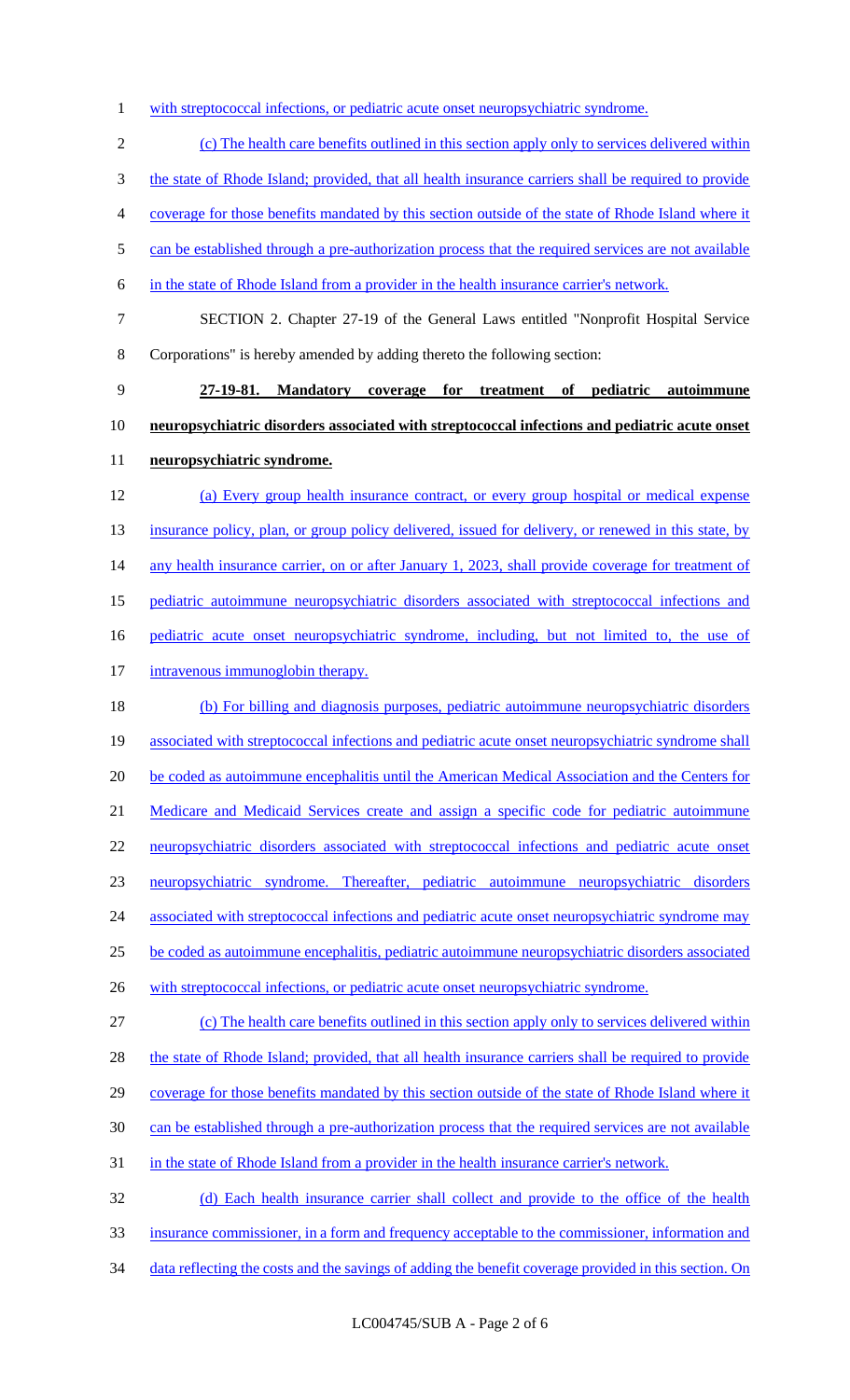assembly a cost-benefit analysis of the implementation of the benefit coverage provided in this section. The intent of this cost-benefit analysis is to determine if adding the benefit coverage provided in this section produces a net savings to health insurance carriers and to policy holders. (e) This section shall sunset and be repealed effective December 31, 2025. SECTION 3. Chapter 27-20 of the General Laws entitled "Nonprofit Medical Service Corporations" is hereby amended by adding thereto the following section: **27-20-77. Mandatory coverage for treatment of pediatric autoimmune neuropsychiatric disorders associated with streptococcal infections and pediatric acute onset neuropsychiatric syndrome.**  (a) Every group health insurance contract, or every group hospital or medical expense 12 insurance policy, plan, or group policy delivered, issued for delivery, or renewed in this state, by 13 any health insurance carrier, on or after January 1, 2023, shall provide coverage for treatment of 14 pediatric autoimmune neuropsychiatric disorders associated with streptococcal infections and pediatric acute onset neuropsychiatric syndrome, including, but not limited to, the use of 16 intravenous immunoglobin therapy. (b) For billing and diagnosis purposes, pediatric autoimmune neuropsychiatric disorders 18 associated with streptococcal infections and pediatric acute onset neuropsychiatric syndrome shall 19 be coded as autoimmune encephalitis until the American Medical Association and the Centers for 20 Medicare and Medicaid Services create and assign a specific code for pediatric autoimmune neuropsychiatric disorders associated with streptococcal infections and pediatric acute onset neuropsychiatric syndrome. Thereafter, pediatric autoimmune neuropsychiatric disorders associated with streptococcal infections and pediatric acute onset neuropsychiatric syndrome may 24 be coded as autoimmune encephalitis, pediatric autoimmune neuropsychiatric disorders associated with streptococcal infections, or pediatric acute onset neuropsychiatric syndrome. 26 (c) The health care benefits outlined in this section apply only to services delivered within the state of Rhode Island; provided, that all health insurance carriers shall be required to provide 28 coverage for those benefits mandated by this section outside of the state of Rhode Island where it 29 can be established through a pre-authorization process that the required services are not available in the state of Rhode Island from a provider in the health insurance carrier's network. (d) Each health insurance carrier shall collect and provide to the office of the health insurance commissioner, in a form and frequency acceptable to the commissioner, information and 33 data reflecting the costs and the savings of adding the benefit coverage provided in this section. On 34 or before January 1, 2025, the office of the health insurance commissioner shall report to the general

1 or before January 1, 2025, the office of the health insurance commissioner shall report to the general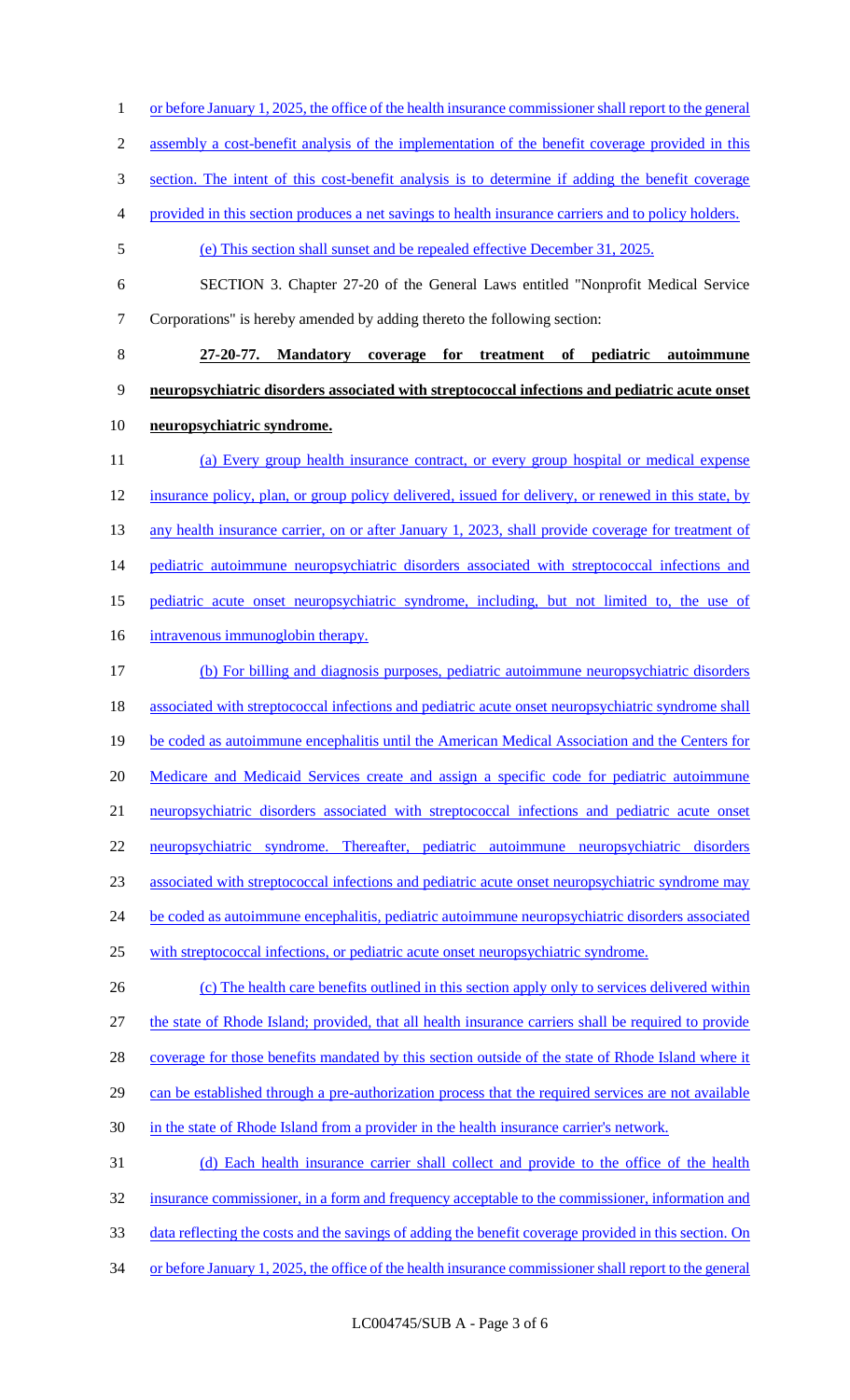1 assembly a cost-benefit analysis of the implementation of the benefit coverage provided in this

2 section. The intent of this cost-benefit analysis is to determine if adding the benefit coverage

3 provided in this section produces a net savings to health insurance carriers and to policy holders.

4 (e) This section shall sunset and be repealed effective December 31, 2025.

5 SECTION 4. Chapter 27-41 of the General Laws entitled "Health Maintenance 6 Organizations" is hereby amended by adding thereto the following section:

7 **27-41-94. Mandatory coverage for treatment of pediatric autoimmune**  8 **neuropsychiatric disorders associated with streptococcal infections and pediatric acute onset**  9 **neuropsychiatric syndrome.** 

10 (a) Every group health insurance contract, or every group hospital or medical expense 11 insurance policy, plan, or group policy delivered, issued for delivery, or renewed in this state, by 12 any health insurance carrier, on or after January 1, 2023, shall provide coverage for treatment of 13 pediatric autoimmune neuropsychiatric disorders associated with streptococcal infections and 14 pediatric acute onset neuropsychiatric syndrome, including, but not limited to, the use of 15 intravenous immunoglobin therapy.

16 (b) For billing and diagnosis purposes, pediatric autoimmune neuropsychiatric disorders 17 associated with streptococcal infections and pediatric acute onset neuropsychiatric syndrome shall 18 be coded as autoimmune encephalitis until the American Medical Association and the Centers for 19 Medicare and Medicaid Services create and assign a specific code for pediatric autoimmune 20 neuropsychiatric disorders associated with streptococcal infections and pediatric acute onset 21 neuropsychiatric syndrome. Thereafter, pediatric autoimmune neuropsychiatric disorders 22 associated with streptococcal infections and pediatric acute onset neuropsychiatric syndrome may 23 be coded as autoimmune encephalitis, pediatric autoimmune neuropsychiatric disorders associated 24 with streptococcal infections, or pediatric acute onset neuropsychiatric syndrome. 25 (c) The health care benefits outlined in this section apply only to services delivered within

26 the state of Rhode Island; provided, that all health insurance carriers shall be required to provide 27 coverage for those benefits mandated by this section outside of the state of Rhode Island where it 28 can be established through a pre-authorization process that the required services are not available 29 in the state of Rhode Island from a provider in the health insurance carrier's network.

 (d) Each health insurance carrier shall collect and provide to the office of the health insurance commissioner, in a form and frequency acceptable to the commissioner, information and 32 data reflecting the costs and the savings of adding the benefit coverage provided in this section. On or before January 1, 2025, the office of the health insurance commissioner shall report to the general

34 assembly a cost-benefit analysis of the implementation of the benefit coverage provided in this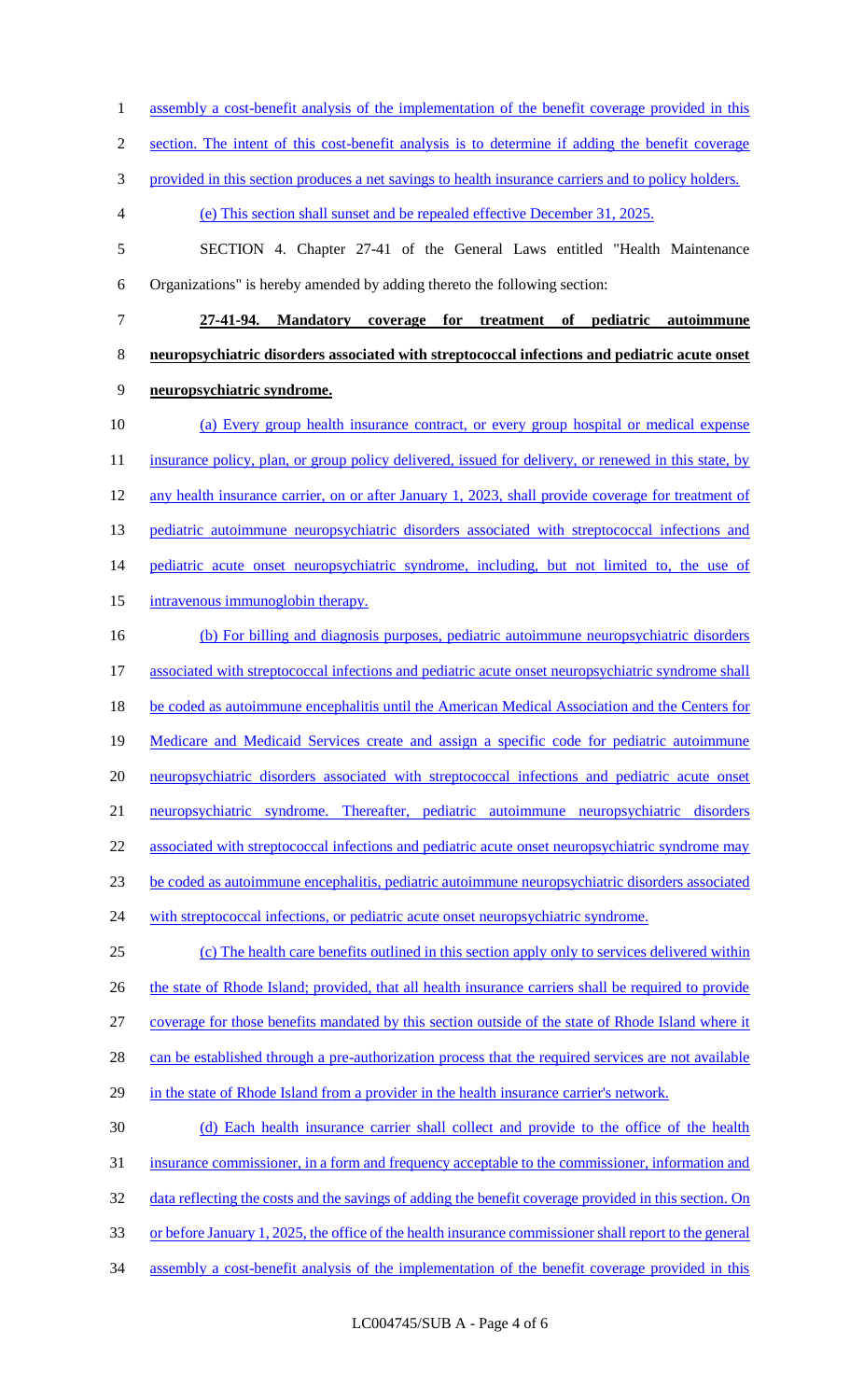- 1 section. The intent of this cost-benefit analysis is to determine if adding the benefit coverage
- 2 provided in this section produces a net savings to health insurance carriers and to policy holders.
- 3 (e) This section shall sunset and be repealed effective December 31, 2025.
- 4 SECTION 5. This act shall take effect upon passage.

======== LC004745/SUB A  $=$